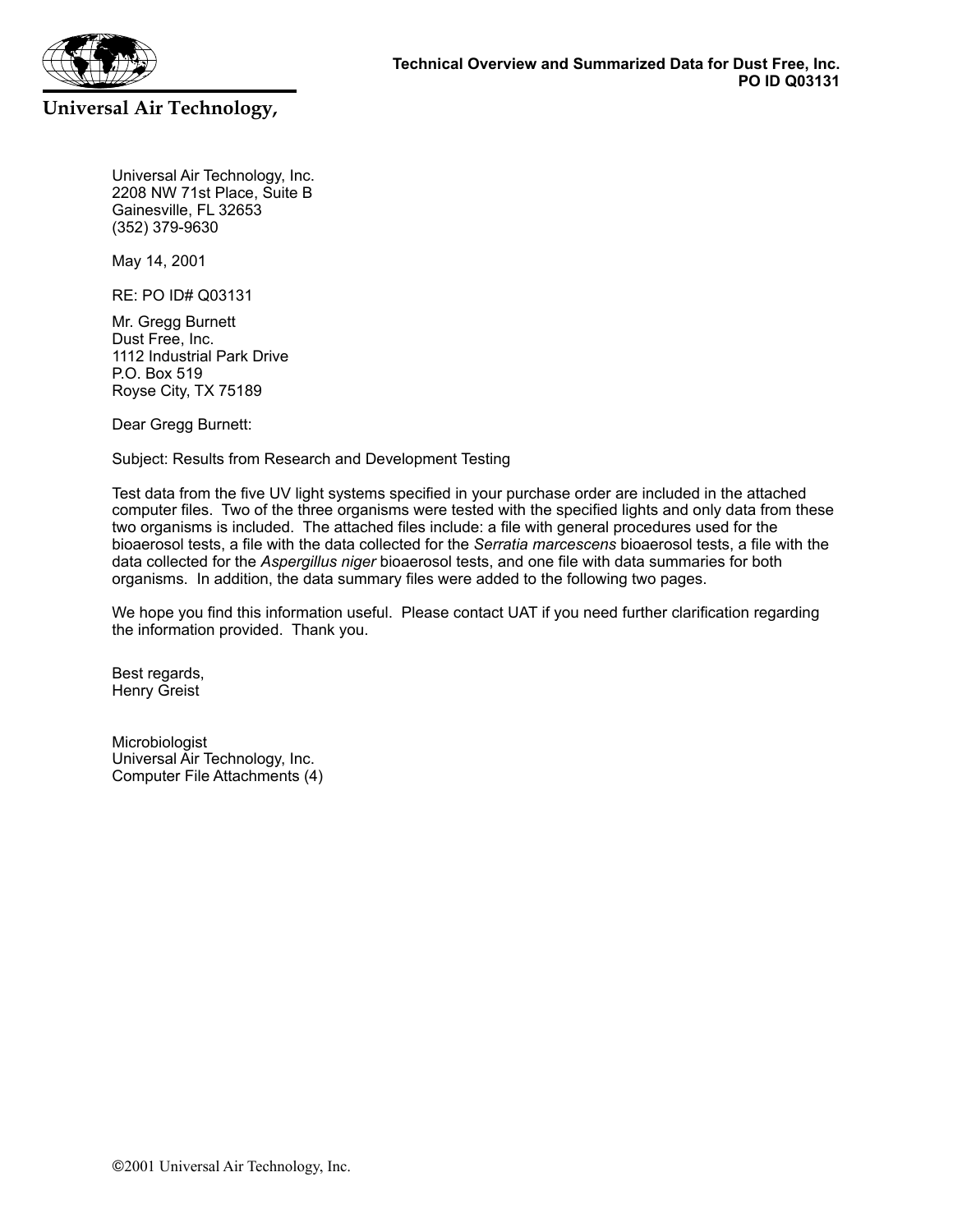

# **Universal Air Technology,**

### Table 1: *Aspergillus niger* UV Performance

#### *Aspergillus niger*

### **UV Light Comparison**

|                              |           |                   |             | Light Off (cfu/cu.ft.) |           |                       | Light On (cfu/cu.ft.) |                  |           |           |  |
|------------------------------|-----------|-------------------|-------------|------------------------|-----------|-----------------------|-----------------------|------------------|-----------|-----------|--|
|                              |           | % Kill after      |             | After                  |           |                       |                       | After            |           |           |  |
|                              | Date      | <b>Background</b> |             | <b>Diffusion</b>       |           | %                     |                       | <b>Diffusion</b> |           | %         |  |
|                              | Completed | <b>Subtracted</b> | Before unit | Plate                  | Reduction | Reduction Before unit |                       | Plate            | Reduction | Reduction |  |
| Healthy Climate (TM) UV-2000 | 04/28/01  | 2.462             | 219.9       | 178.6                  | 41.3      | $-18.781$             | 210.8                 | 176.4            | 34.4      | $-16.319$ |  |
| Healthy Climate (TM) UV-1000 | 04/28/01  | $-3.113$          | 232.5       | 163.5                  | 69.0      | $-29.677$             | 215.0                 | 144.5            | 70.5      | $-32.791$ |  |
| Healthy Climate (TM) UV-500  | 04/28/01  | $-6.526$          | 219.2       | 182.3                  | 36.9      | $-16.834$             | 190.5                 | 146.0            | 44.5      | $-23.360$ |  |
| BioFighter Triad 1S20        | 04/29/01  | $-13.413$         | 200.4       | 192.3                  |           | $-4.042$              | 211.4                 | 174.5            | 36.9      | $-17.455$ |  |
| BioFighterTriad 2S20         | 04/30/01  | 3.939             | 211.4       | 155.1                  | 56.3      | $-26.632$             | 212.4                 | 164.2            | 48.2      | $-22.693$ |  |

|                              | <b>Lights Off</b> |       |       |                                             |       |  | Lights On |       |       |                                             |       |
|------------------------------|-------------------|-------|-------|---------------------------------------------|-------|--|-----------|-------|-------|---------------------------------------------|-------|
|                              |                   |       |       | $\Delta P$ Unit $\Delta P$ Nozzle Flow Rate |       |  |           |       |       | $\Delta P$ Unit $\Delta P$ Nozzle Flow Rate |       |
|                              | Temp. °F          | R.H.  |       | (inches H2O)                                | (CFM) |  | Temp. °F  | R.H.  |       | (inches H2O)                                | (CFM) |
| Healthy Climate (TM) UV-2000 | 68.81             | 50.02 | 0.019 | 0.70                                        | 942.5 |  | 69.09     | 49.84 | 0.019 | 0.70                                        | 942.5 |
| Healthy Climate (TM) UV-1000 | 77.02             | 44.98 | 0.021 | 0.67                                        | 923.9 |  | 78.83     | 49.84 | 0.020 | 0.67                                        | 923.9 |
| Healthy Climate (TM) UV-500  | 71.28             | 47.06 | 0.018 | 0.69                                        | 936.4 |  | 70.96     | 47.79 | 0.018 | 0.69                                        | 936.4 |
| BioFighter Triad 1S20        | 80.71             | 40.93 | 0.018 | 0.68                                        | 930.2 |  | 80.48     | 41.84 | 0.018 | 0.68                                        | 930.2 |
| BioFighterTriad 2S20         | 73.41             | 58.91 | 0.018 | 0.68                                        | 930.2 |  | 73.46     | 59.32 | 0.019 | 0.69                                        | 936.4 |

5/14/01 Prepared by Henry Greist for Dust Free, Inc.